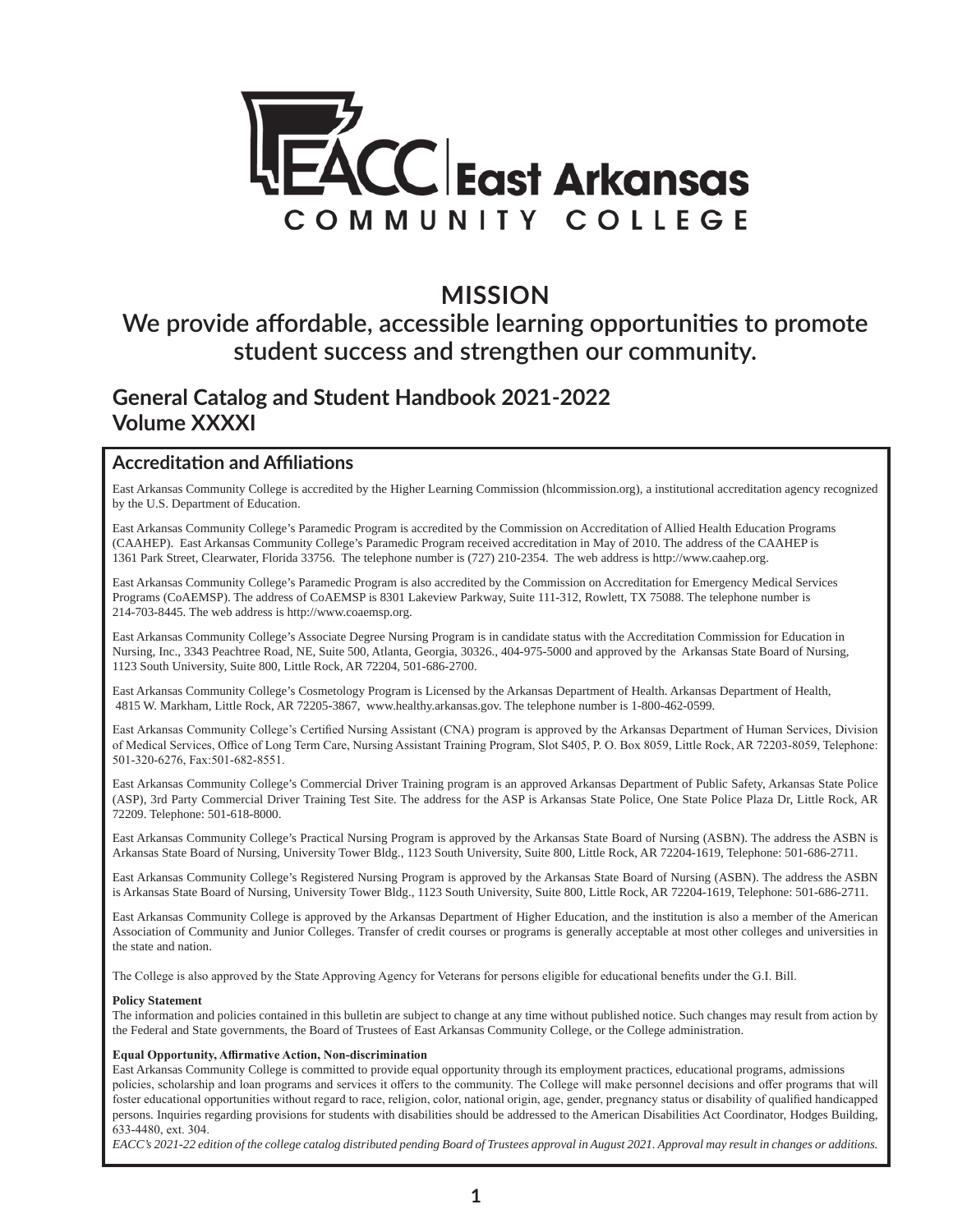### **Message From the President:**

Welcome! On behalf of the Board of Trustees, staff, faculty, and your fellow students, I thank you and congratulate you on your choice to attend East Arkansas Community College. We strongly believe that our career-ready and transfer-ready programs provide students with the best and most economical education available, complemented by the highest degree of personal service. We are small but mighty, and we care deeply about our students and your success.

In preparation for Academic Year 2021-2022, all degree and certificate programs have improved. Some have received new equipment, improved classroom and lab spaces, additional faculty, or other improvements. This has allowed us to provide the greatest range of educational opportunities ever available in our service area. Students have the opportunity to select from a diverse menu of options when developing their educational plans.

In addition to academics, we offer many programs and services designed to support students in their efforts to achieve a better life, and we hope you will take advantage of the many resources available on our campus on your journey to graduation.

As you continue to learn and grow this academic year, I ask that you take a moment to reflect on how we can best be of service in assisting you in achieving your goals. We are learning and growing together, and without your input we cannot serve you as well as we would like to serve you. We are listening, because we have learned that we are stronger together.

Again, welcome, on behalf of the entire EACC community. I'm glad you're here!

### Dr. Cathie Cline, EACC President

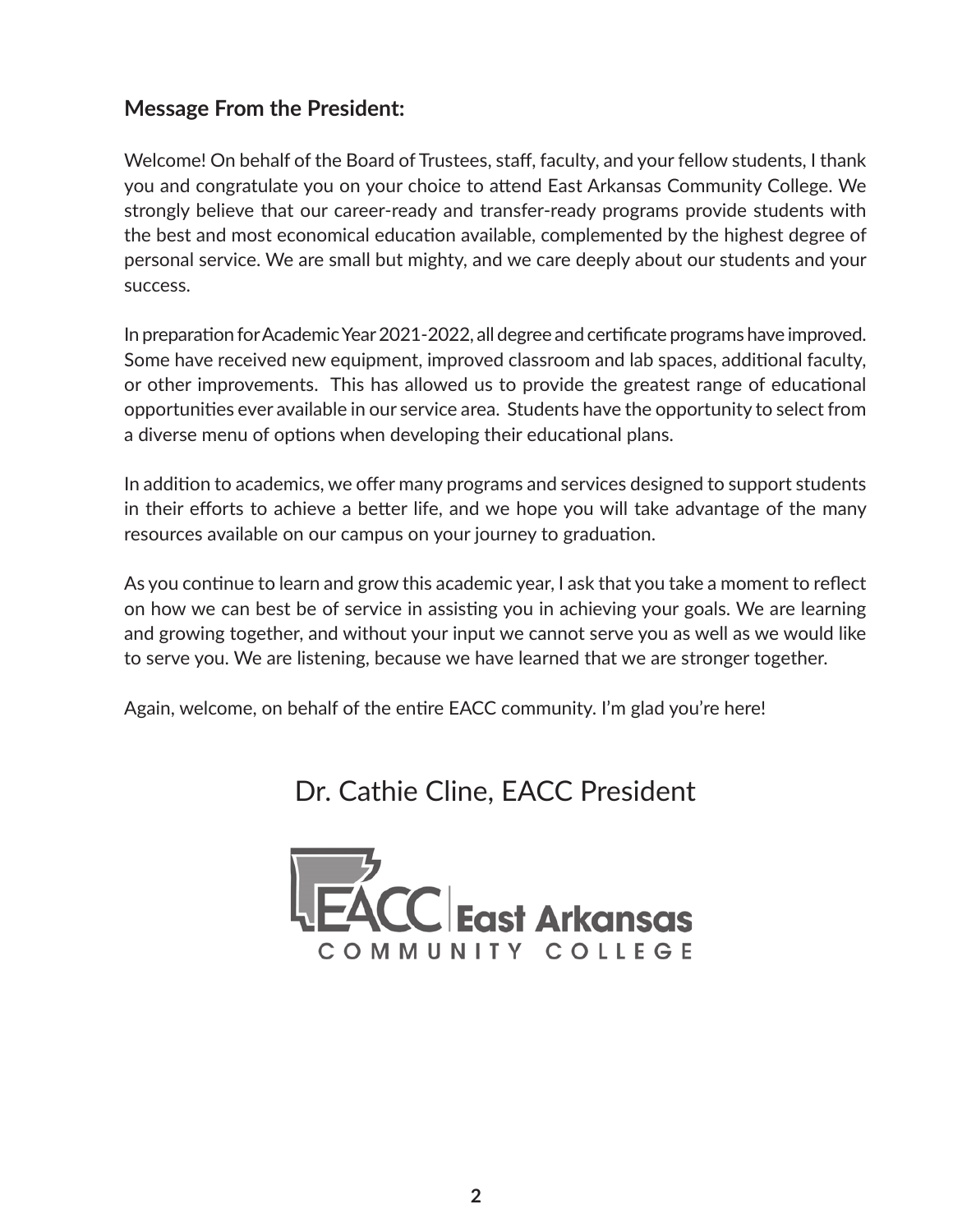## **EAST ARKANSAS COMMUNITY COLLEGE BOARD OF TRUSTEES**

Alan Curtis

Beverly Devazier

Jan C. Haven

Rausch Hodges

Brent Howton

Judge Ann Beane Hudson

Kevin Lewey

Al Miller

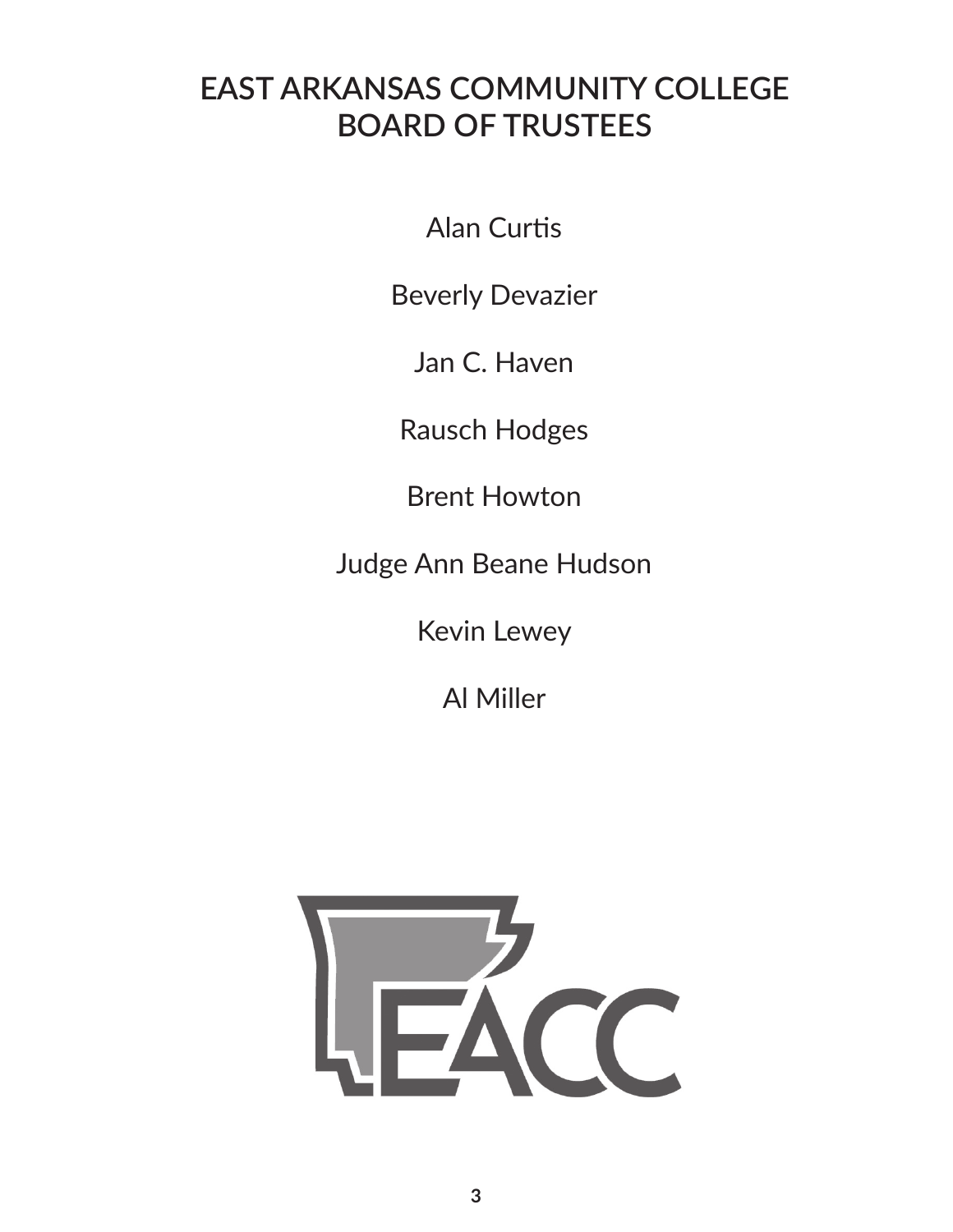# ACADEMIC CALENDAR 2021-2022

| <b>FALL 2021</b> |  |
|------------------|--|
|                  |  |
|                  |  |
|                  |  |
|                  |  |
|                  |  |
|                  |  |
|                  |  |
|                  |  |
|                  |  |
|                  |  |
|                  |  |
|                  |  |
|                  |  |
|                  |  |
|                  |  |
|                  |  |
|                  |  |
|                  |  |
|                  |  |

#### *SPRING 2022*

| Advising and Registration for Special Early Summer Term Classes Continues May 9-13 (M-F) |  |
|------------------------------------------------------------------------------------------|--|
|                                                                                          |  |
|                                                                                          |  |

Academic Calendar may be subject to change.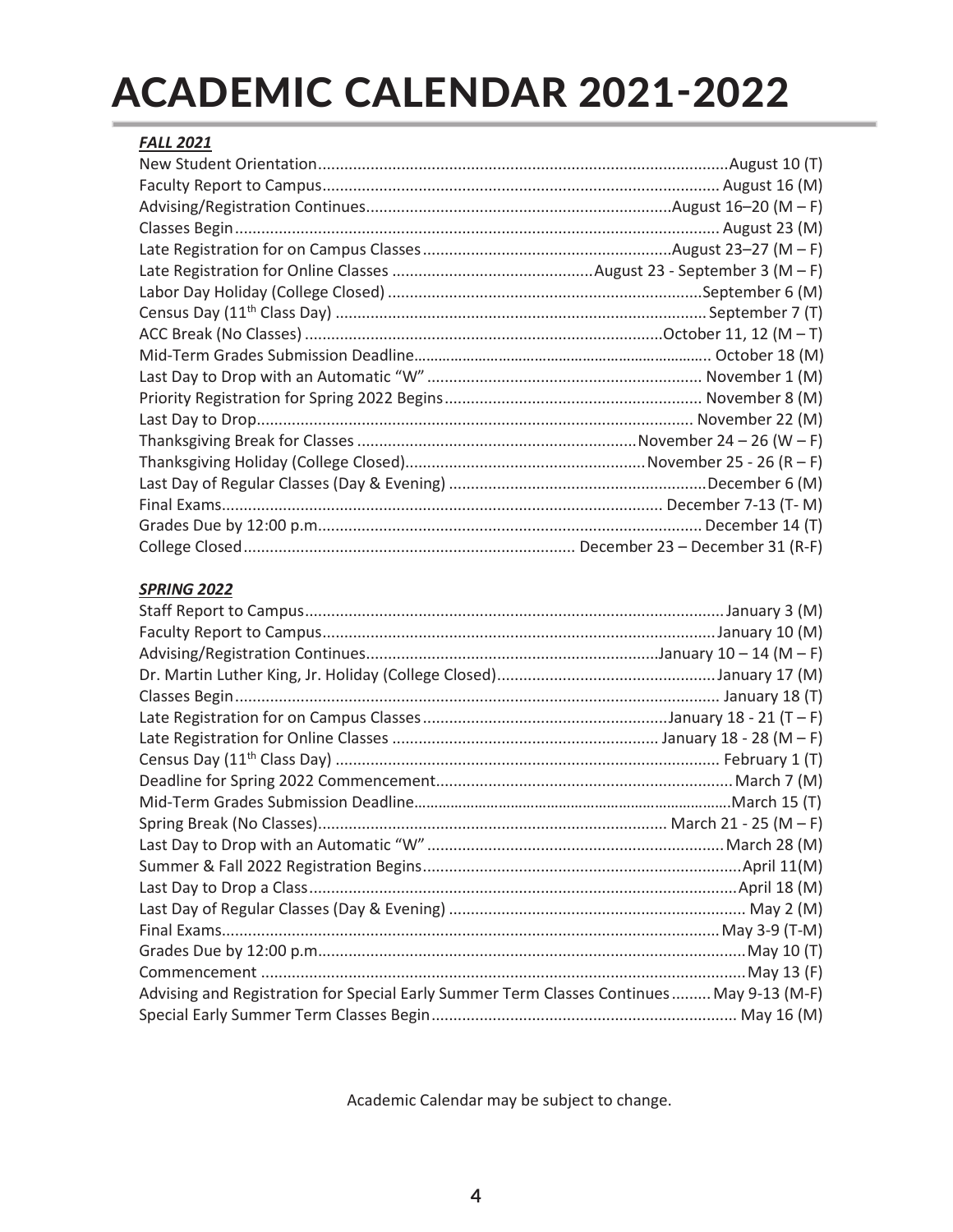#### **SPECIAL EARLY SUMMER TERM 2022 (7 WEEKS)**

| Late Registration for Special Early Summer Term Classes Continues May 23-25 (M-W) |  |
|-----------------------------------------------------------------------------------|--|
|                                                                                   |  |
|                                                                                   |  |
|                                                                                   |  |
|                                                                                   |  |
|                                                                                   |  |
|                                                                                   |  |

#### **SUMMER I 2022 (5 WEEKS)**

| Last Day of Regular Classes for Summer I and Early Summer Terms (Day & Evening) June 28 (T) |  |
|---------------------------------------------------------------------------------------------|--|
|                                                                                             |  |
|                                                                                             |  |
| CLASSES WILL MEET ON FRIDAY June 3rd, June 17th, and June 10th                              |  |

#### **SUMMER I 2022 (10 WEEKS)**

#### **SUMMER SESSION II 2022 (5 WEEKS)**

| CLASSES WILL MEET ON FRIDAY JULY 8th and July 22nd |  |
|----------------------------------------------------|--|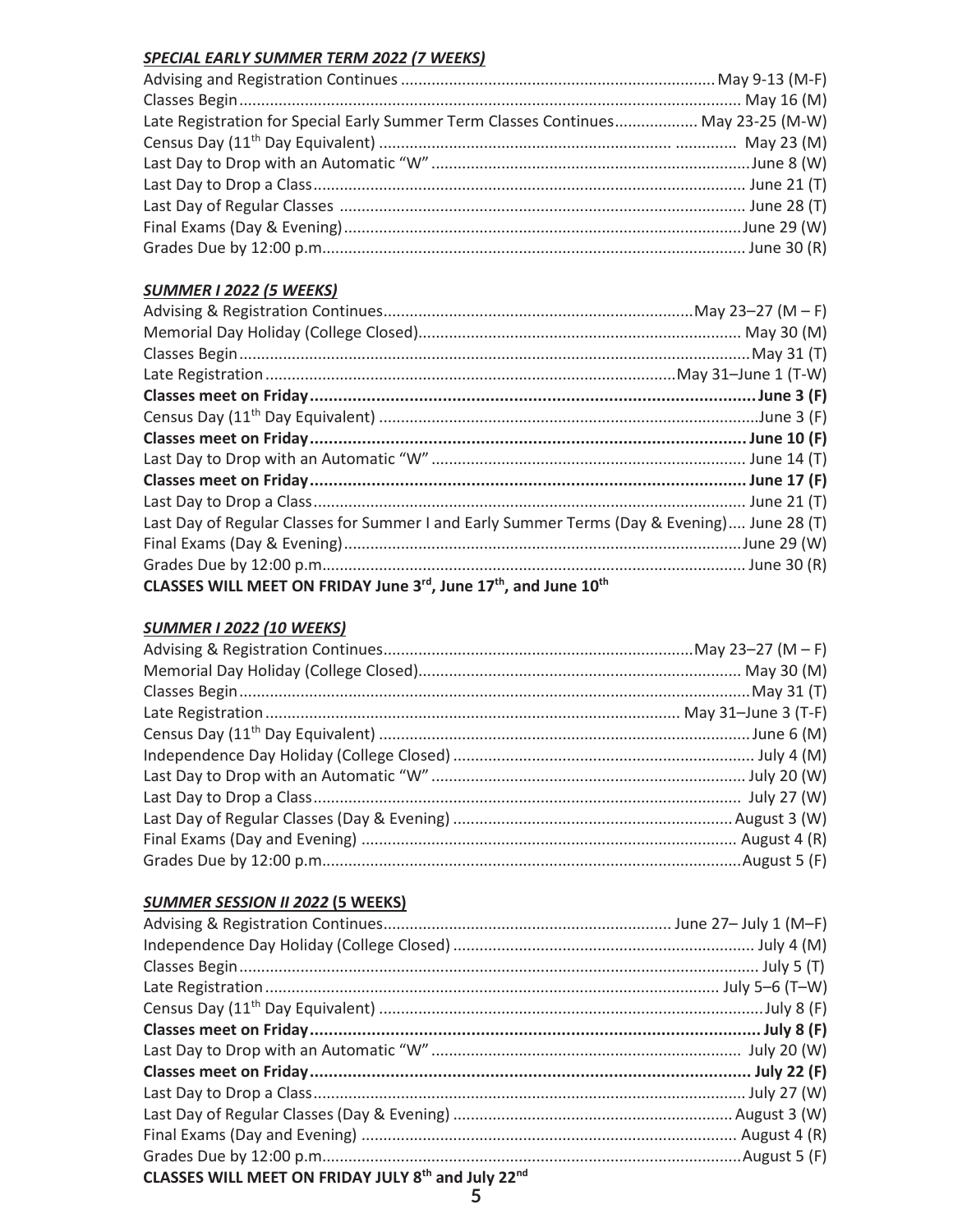# WHERE TO GO FOR ASSISTANCE

#### **ACADEMIC AFFAIRS**

#### **Administration Building**

- To discuss academic matters with a Dean or Director
- To request schedule overload or override
- To reserve space for organizational meetings

#### **FACULTY/ ACADEMIC ADVISORS' OFFICES**

#### **Faculty Office Buildings 4, 5, 6, 7**

To plan schedule and register for next term To drop or add classes

To receive major/degree information

To discuss graduation requirements and/or degree audit

To receive info about credit by examination/ experience

#### **ADMISSIONS, REGISTRATION, AND RECORDS**

#### **Hodges Student Services Complex**

- To inquire about admission
- To receive a current catalog or class schedule
- To obtain a transcript or view grades
- To make address or name changes
- To obtain transcript evaluation
- To obtain a drop, add, or withdrawal form

#### **BOOKSTORE**

**Student Center**

To purchase books, jumpdrives, supplies, clothing items

#### **BUSINESS OFFICE**

#### **Office Building 1**

To request refunds

To receive financial aid disbursements

#### To make arrangements for payment plans

#### **CAREER PATHWAYS PROGRAM**

**Office Building 3**

- To inquire about program requirements
- To request an application
- To discuss eligibility for financial and other support

#### **CASHIER**

#### **Student Center**

To pay tuition and fees To pay for a transcript To pay matriculation fee

#### **FINANCIAL AID OFFICE**

#### **Hodges Student Services Complex**

To inquire about financial assistance (loans, grants, scholarships, work-study and/or tuition waivers)

#### **STUDENT ACTIVITIES**

#### **Student Center**

To receive a parking permit To ask about and sign up for activities To sign up for intramural sports To become an EACC Ambassador To become a member of the M-MAP Program To become a member of Diverse Women

#### **STUDENT SERVICES COMPLEX**

#### **Hodges Building**

- To inquire about ACT Residual and CLEP tests To take the ACT Residual or ACCUPLACER Next Generation placement exams To register for first semester at EACC To discuss career opportunities To decide on college major To receive advisor assignment To receive information about transfer colleges To inquire about veterans benefits To discuss ANY problem To receive information about accommodation for students with disabilities To discuss any concerns or issues To place organizational events on activity calendar To request permission to place posters on bulletin boards To inquire about organizations or clubs To report any student misconduct or emergency
- To request student insurance

#### **TRIO- STUDENT SUPPORT SERVICES**

#### **Hodges Building**

- To inquire about tutoring services
- To inquire about Student Support Services TRiO
- To obtain assistance with academic courses
- To work with a mentor
- To arrange for a visit to a four-year school

#### **COMMUNITY EDUCATION &**

#### **WORKFORCE DEVELOPMENT**

- **Learning Resource Center**
	- To receive information about Community Education programs for students of all ages.
	- To receive information on customized training opportunities for businesses and industries.

#### **THE LEARNING CENTER**

#### **Hodges Student Services Complex**

- To learn about online tutoring services
- To receive free tutoring
- To utilize the open computer lab

#### **LIBRARY**

#### **Learning Resource Center**

- To utilize the multimedia lab
- To obtain resources and do research
- To obtain a student identification card
- To access the Internet
- To make copies

#### **COMPUTER EDUCATION CENTER (CEC)**

To check out or return loaned devices

To request assistance with login credentials

#### **STILL NEED HELP?**

**Contact care@eacc.edu or click the Need Help? box on the myEACC portal.**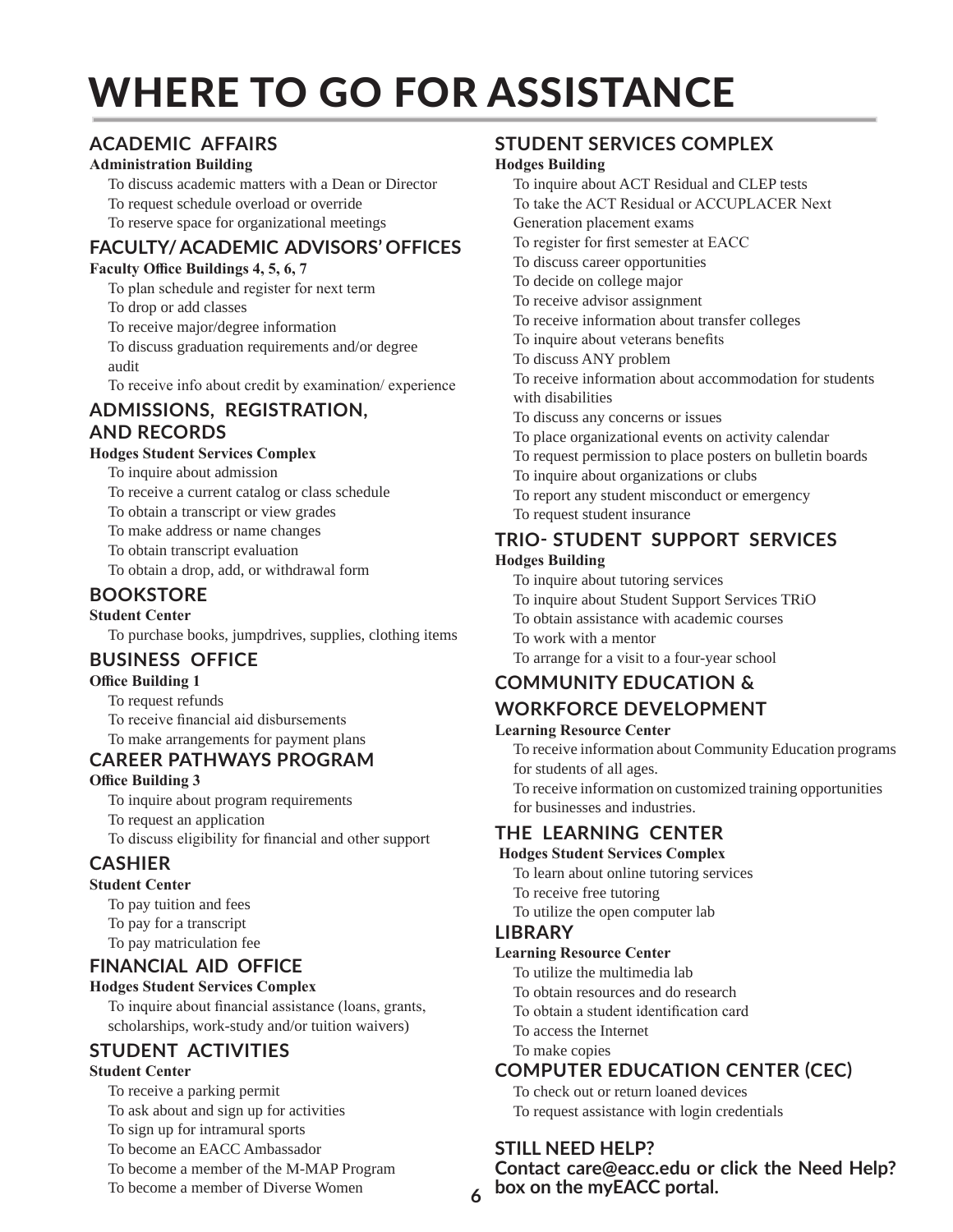# GENERAL INFORMATION

#### **MISSION**

We provide affordable, accessible learning opportunities to promote student success and strengthen our community.

#### **VISION**

Through our service as an academic and economic leader, we will empower students and our community to succeed through business and industry partnerships, cultural enrichment, and educational programming.

#### **ROLE AND SCOPE**

East Arkansas Community College (EACC) is a comprehensive two-year college dedicated to meeting the educational needs of its service area. The College is dedicated to being a partner, a resource, a facilitator, and a leader for social and economic improvement and continued growth of our community, region, and state.

East Arkansas Community College offers an education program including, but not limited to, technical occupational programs, freshman and sophomore general education transfer programs, specialty courses, continuing education courses, and workforce development to meet the needs of the emerging and existing industries. EACC offers both certificate and associate degree programs as well as noncredit training to accomplish this purpose and to support state and regional economic development goals.

The college offers a variety of courses and services to support business and industry and economic needs of our state and region. EACC is a student-centered college focused on meeting the learning needs of the student through strong counseling, guidance, and comprehensive support services. East Arkansas Community College is supported by a millage in its taxing district of St. Francis County. It is governed by a nine (9) member Board of Trustees whose members are appointed by the Governor from among the citizens of the taxing district.

#### **DIVERSITY STATEMENT**

East Arkansas Community College is committed to supporting and celebrating a diverse community of learners and promotes an educational environment that is inclusive, responsive, and supportive of each and every student, faculty member, and staff member. EACC seeks to promote diversity in its many forms, which includes but is not limited to race, ethnicity, place of origin, socioeconomic status, gender, gender identity, sexual orientation, religion, and (dis)ability. The college embraces differences and appreciates the varied perspectives and experiences that exist in an ever-increasing globalized and interconnected community. EACC encourages all campus community members to share in the responsibility for cultivating a meaningful learning environment wherein differences are valued and inclusivity practiced.

#### **ACADEMIC CORE COMPETENCIES/ INSTITUTIONAL LEARNING OBJECTIVES**

The faculty, staff, and students at East Arkansas Community College identified four institutional learning objectives (ILOs), known as core competencies that every EACC student should master before graduation. Those four competencies are the core to the educational goals of the college and every program is evaluated using the following core competencies.

The first core competency is communication. It is expected that every graduate of East Arkansas Community College will be able to communicate effectively and clearly. The EACC graduates will have demonstrated the ability to comprehend the written works, write in a clear and effective manner, listen and effectively comprehend the spoken word, and organize their ideas and clearly convey those ideas through speech and oration.

The second core competency is critical thinking. Every graduate of EACC will demonstrate the ability to analyze information, interpret graphical and numerical data, demonstrate information fluency, and effectively solve problems.

The third core competency is personal and global awareness. Every graduate of East Arkansas Community College will demonstrate the ability to effectively evaluate their personal knowledge and abilities, learn the appropriate social skills to be successful in their careers and in life, and be able to manage their personal health and wellness effectively. Every graduate will also have a greater appreciation for the arts and sciences, and will have been given the tools to understand the importance of and to cultivate an appreciation for diversity and global issues.

The fourth core competency of EACC academics is academic proficiency and professional development. It is the goal of East Arkansas Community College to have every graduate of the college demonstrate a practical application of the knowledge learned, to master an adequate amount of technology and computer skills to be successful in their chosen field and in life, to acquire the workplace skills necessary for future success, to develop and maintain a professional attitude, and to become motivated to pursue life-long learning. These abilities are needed to insure professional success in the workplace and in future endeavors.

Every student that successfully learns these four core competencies will have the tools to succeed and flourish in their future education, their jobs, and their life after EACC.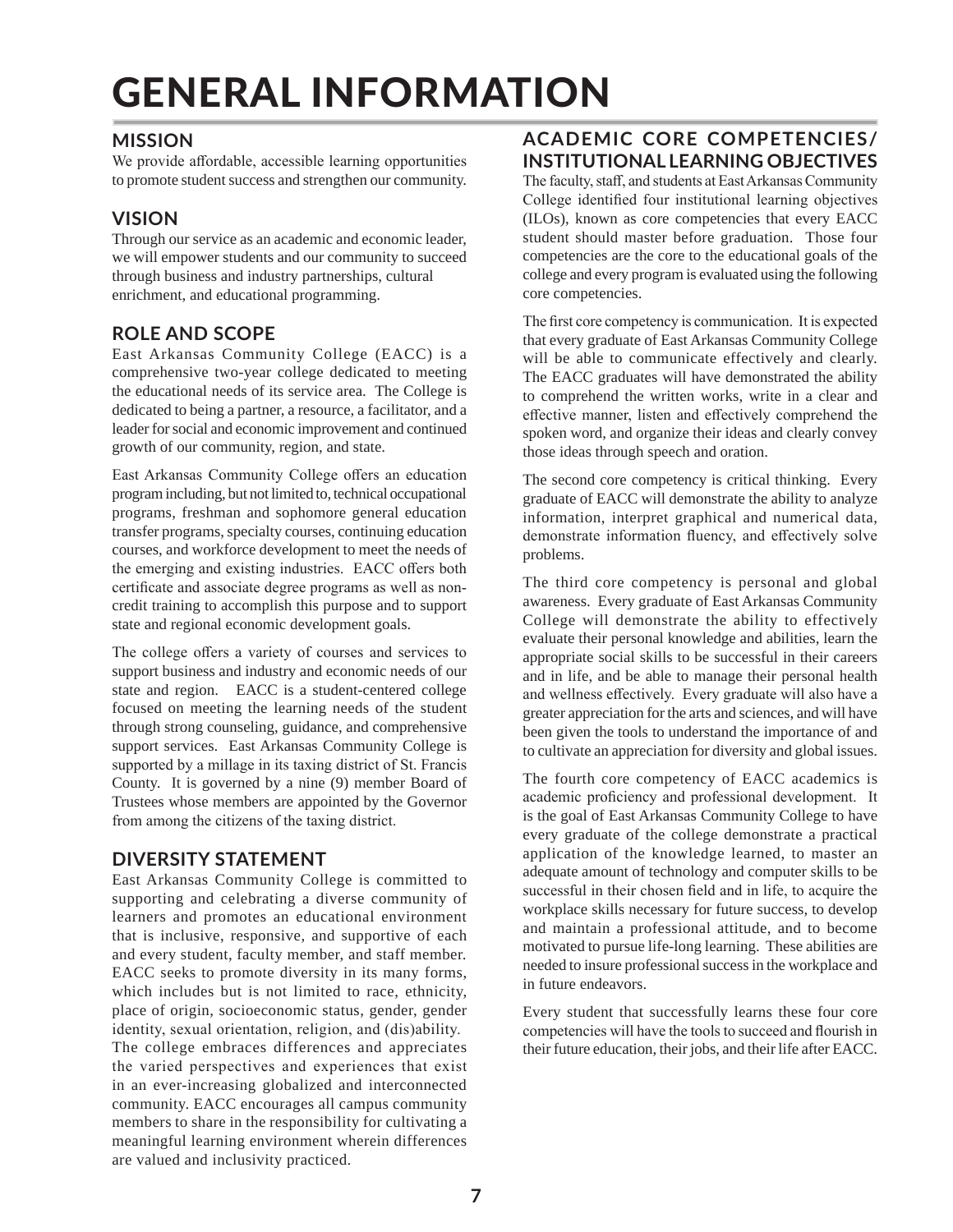#### **LOCATION**

East Arkansas Community College is located atop Crowley's Ridge just off Highway 284 (also known as Crowley's Ridge Road and Newcastle Road). The campus lies within the city limits of Forrest City. Arkansas Highway 1, U.S. Highway 70, and U.S. Interstate 40 (Exit 242) provide easy access to the campus.

#### **HISTORY**

East Arkansas Community College's history begins in 1967 with the creation of Crowley's Ridge Vocational Technical School and continues until today following the Higher Learning Commission's final approval of the merger of EACC and Crowley's Ridge Technical Institute (CRTI), in February 2018.

In the late 1960s, residents of St. Francis County sought to create both a technical school and a community college. Crowley's Ridge Vocational Technical School was created during the development of public postsecondary vocational technical schools in Arkansas. In 1966, construction of a building on Newcastle Road was approved by the State Board of Vocational Education, and the building site was donated by the Forrest City Chamber of Commerce. The vocational school's first official students were accepted in September 1967, and six programs were offered.

In June 1969, to fulfill the goal of establishing a community college in the area, the Crowley Ridge Community College Corporation received its charter. In April 1971, Mrs. Ed (Betty Jo) Hodges donated \$25,000 to the organization, allowing the group to purchase 40 acres of land located just north of Crowley's Ridge Vocational Technical School.

In August 1973, the Arkansas Board of Higher Education announced that St. Francis County had met all the requirements and criteria for the formation of a community college district. On November 8, 1973, voters approved the proposal, which included a 4-mill tax to finance construction of East Arkansas Community College. Governor Dale Bumpers appointed nine members to the Board of Trustees, and college representatives officially took office on December 13, 1973. On August 26, 1974, classes opened in a temporary facility in downtown Forrest City. Also in 1974, the newly appointed board authorized construction of 11 buildings at a cost of \$1.5 million at the College's current site at 1700 Newcastle, contiguous to the vocational school. Classes began at the new campus in August 1975. In 1979, EACC was accredited by its regional accreditor, what is now known as the Higher Learning Commission.

In 1992, Crowley's Ridge Vocational Technical School was approved by the State Board of Workforce Education to become a technical institute, and the name was officially changed to Crowley's Ridge Technical Institute. In 2003, CRTI was accredited by the Council on Occupational Education (COE).

Over the years, EACC's campus continued to grow with significant improvements to buildings and additions of new facilities including new classroom buildings, a music building, a lecture hall, expansion of the physical education building, the addition of a Computer Education Center, the Learning Resource Center, and the Betty Jo Hodges Student Services Complex. In 2005, EACC began offering classes in Wynne in the Technology Center for the Delta/ Bill Thomas Building. In 2010, following a successful capital campaign, EACC opened the Fine Arts Center, one of Arkansas' only 'Class A' performance facilities. EACC began offering courses at the Transportation and Technology Building on Highway 1 in Forrest City in 2011, and in the spring of 2013, EACC completed construction of a new Allied Health Building.

In 2017, the Arkansas State Legislature introduced a bill (Act 636) that paved the way for East Arkansas Community College and Crowley's Ridge Technical Institute to consolidate. In August 2017, East Arkansas Community College and Crowley's Ridge Technical Institute officially merged to become a single institution.

In January 2018, a new President was appointed and a new institution began to emerge under the theme "Stronger Together." The Higher Learning Commission notified the institution that on February 22, 2018, the HLC Board of Trustees officially approved the merger. On May 17, 2018, the EACC Board of Trustees approved revised mission and vision statements to represent the newly combined institution:

**MISSION**: We provide affordable, accessible learning opportunities to promote student success and strengthen our community.

**VISION**: Through our service as an academic and economic leader, we will empower students and our community to succeed through business and industry partnerships, cultural enrichment, and educational programming.

The uniquely blended comprehensive community college continues to provide high-quality postsecondary education in an efficient and cost-effective manner, as it has for more than 50 years.

#### **COMMUNITY EDUCATION AND WORKFORCE DEVELOPMENT**

EACC offers a variety of non-credit, lifelong learning Community Education and Workforce Development programs. Designed to improve the quality of life and stimulate the economy, the programs provide cultural and educational opportunities for the community, as well as quality workforce training opportunities for area businesses and industries. For more information, call 870-633-4480, ext. 333.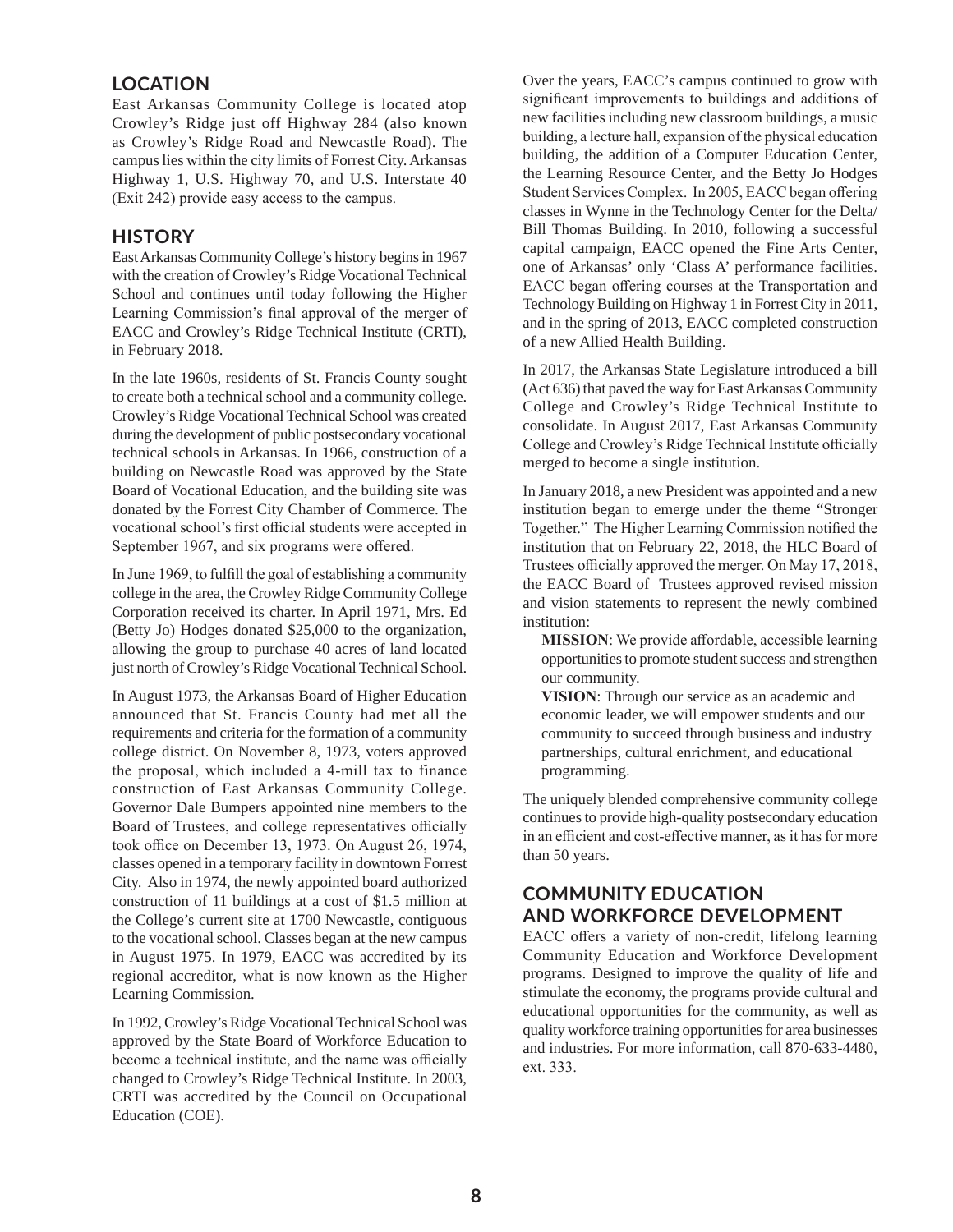#### **EASTARK SECONDARY CAREER CENTER**

The EastArk Secondary Career Center is an area secondary career center located on East Arkansas Community College's campus in Forrest City.

The ESCC provides area high school juniors and seniors with the unique opportunity to earn college credit, while still in high school, at no charge. The center's curriculum serves as an extension of EACCs vocational programs and provides students with both high school and college credit through a variety of hands on experiences in 6 highdemand career tracks.

ESCC completers earn Certificates of Proficiency and industry recognized credentials in Auto Service and Diesel Service Technology, Welding, Industrial Equipment Technology, Refrigeration and Heat Exchange Technology, and Medical Professions.

**Automotive Service Technology** prepares students for entry level positions in the Automotive repair and service industry, Students learn to diagnose and repair automobiles and gain the hands-on skills to repair, and maintain all serviceable parts on today's most popular automobiles.

**Diesel Service Technology** prepares students for entry level positions needed in medium and heavy truck service and repair, fleet management, or agricultural applications. Learners use troubleshooting techniques to diagnosis problems and make necessary adjustments and repairs.

**Industrial Equipment Technology** provides industries with a variety of skills necessary to keep the lights on and the line moving. Typical responsibilities include maintaining and lubricating critical components for each machine and performing routine maintenance throughout the facility.

**Medical Professions** provides students with the background knowledge and skills necessary to pursue opportunities in allied health professions. Completers have the opportunity to earn a CNA License and receive credentials in EMR, EKG, Stop the Bleed, and First Aid/CPR.

**Refrigeration and Heat Exchange Technology** prepares students for several entry-level career options including technicians, installers, parts and warehouse managers. Typical responsibilities for RHET technicians and installers include installing, servicing, and repairing heating and air conditioning systems in residences or commercial establishments.

**Welding Technology** is designed to prepare students for entry level positions in welding by producing students with welding skills applicable in a number of industrial settings, fabrication, and agricultural settings.

#### **EACCALERT**

EACC offers an emergency alert text messaging service for currently enrolled students, faculty, and staff. This optional service will only be used to announce a critical alert such as an unscheduled college closing or a delay or cancellation of classes due to unforeseen events such as inclement weather. There is no charge for signing up; however, your cell carrier's standard text messaging rates will apply. Your user name will be your EACC email address.

The eaccALERT text messaging service is just one of the methods the College will utilize to communicate emergency information to students, faculty, and staff. EACC will continue to use a variety of other communication methods as appropriate, including email, class announcements, telephone system alerts, etc. To sign up for this important service visit the EACC website at www.eacc.edu and click on Services, then the eaccALERT link to get started.

**For more information about emergency procedures and policies at EACC, please visit the EACC website at www.eacc.edu and click on About EACC, then Emergency Procedures booklet.**

**Weather conditions may cause the off-campus sites to be closed at various times during the year.** As a rule, EACC off-campus classes follow the same schedule as the respective local school systems. Should a situation arise during the normal work day, the decision to cancel classes at each off -campus site will be made at the earliest possible time. The decision will be communicated to area radio and television stations.

#### **FINE ARTS CENTER**

The EACC Fine Arts Center is an important component of the cultural landscape of Eastern Arkansas. Since the Center's opening in April of 2010, patrons and visitors have discovered a unique facility designed to meet the diverse needs of both the performing arts and the community. The 33,000 square foot Center is designated as a 'Class A' performance hall and is currently one of only three located in the state of Arkansas. Features include a 1,100 seat Auditorium, a 2,900 square foot state-of-the-art Stage, a large Banquet Hall and Catering Kitchen suitable for hosting meetings, banquets, receptions, seminars and more, a Black Box Theater, and an Art Gallery for art exhibitions. The building design provides flexible seating options to accommodate many different seating and table configurations as well as hosting multiple events at the same time. For additional information regarding the facility or performances and events, call 870-633-4480, ext. 352.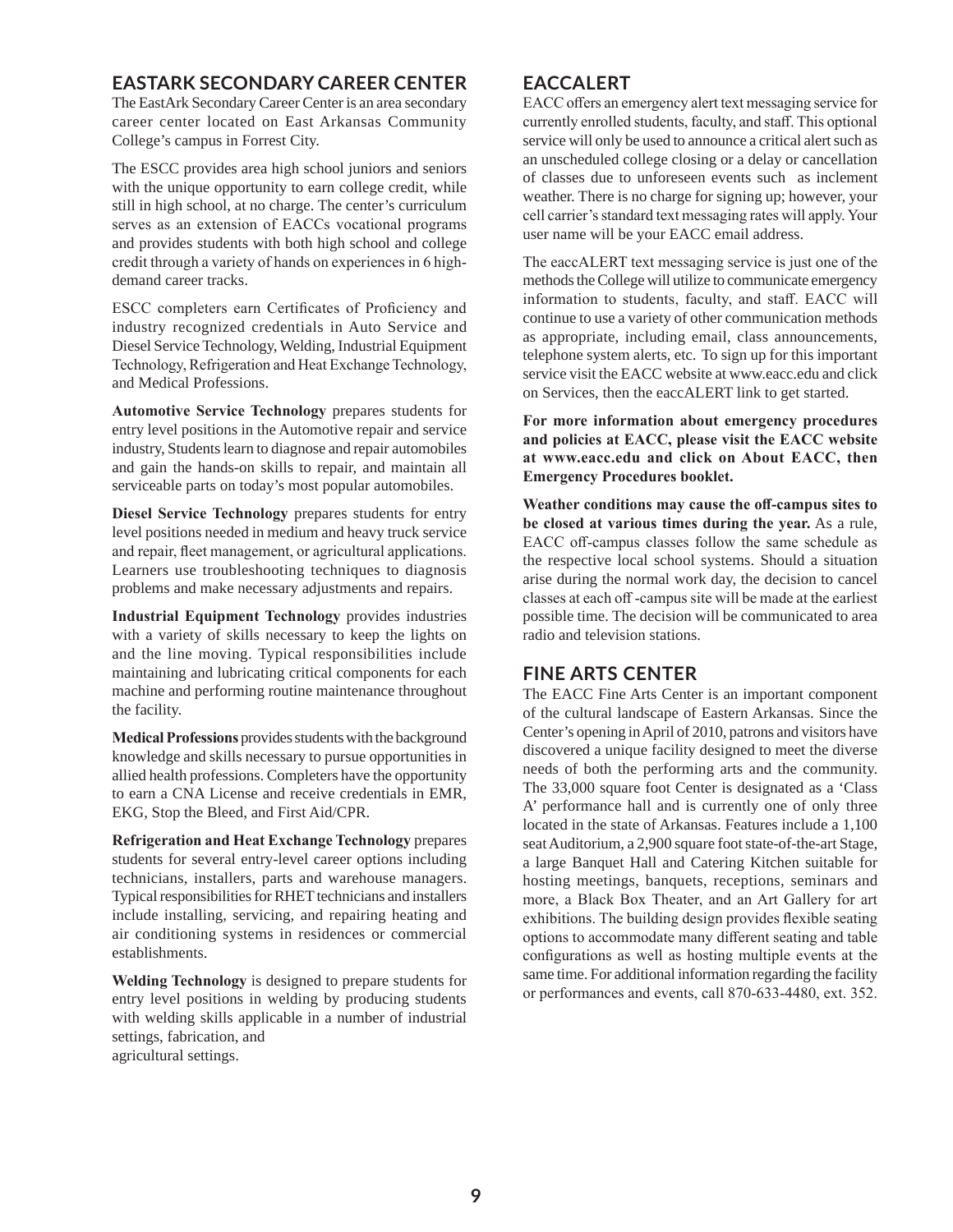#### **EASTERN ARKANSAS LITERACY PROJECT**

The Eastern Arkansas Literacy Project, headquartered in the Learning Resource Center, serves all low-level readers as well as non-English speaking students interested in attending classes for English as a Second Language in the counties of Cross, St. Francis, and Lee. Volunteer literacy councils have been established in Cross and St. Francis to recruit students and train volunteer tutors. For additional information in becoming a volunteer tutor or if you would like assistance in reading or English as a Second Language, please call 633-4480 ext. 250.

#### **ONLINE LEARNING AT EACC**

Online courses provide flexibility for students who may not be able to come to campus. Online classes have the same rigor as face-to-face classes, but extend learning beyond the traditional classroom, making education available to students requiring a flexible schedule.

Using the Blackboard learning management system, students can access course materials, take quizzes, communicate with faculty, and interact with fellow learners from the privacy of their own space at the times their schedule allows. For assistance, contact the Blackboard Administrator at blackboard@eacc.edu.

For a full list of EACC's online courses, see the Course Schedule at the College website: EACC.edu.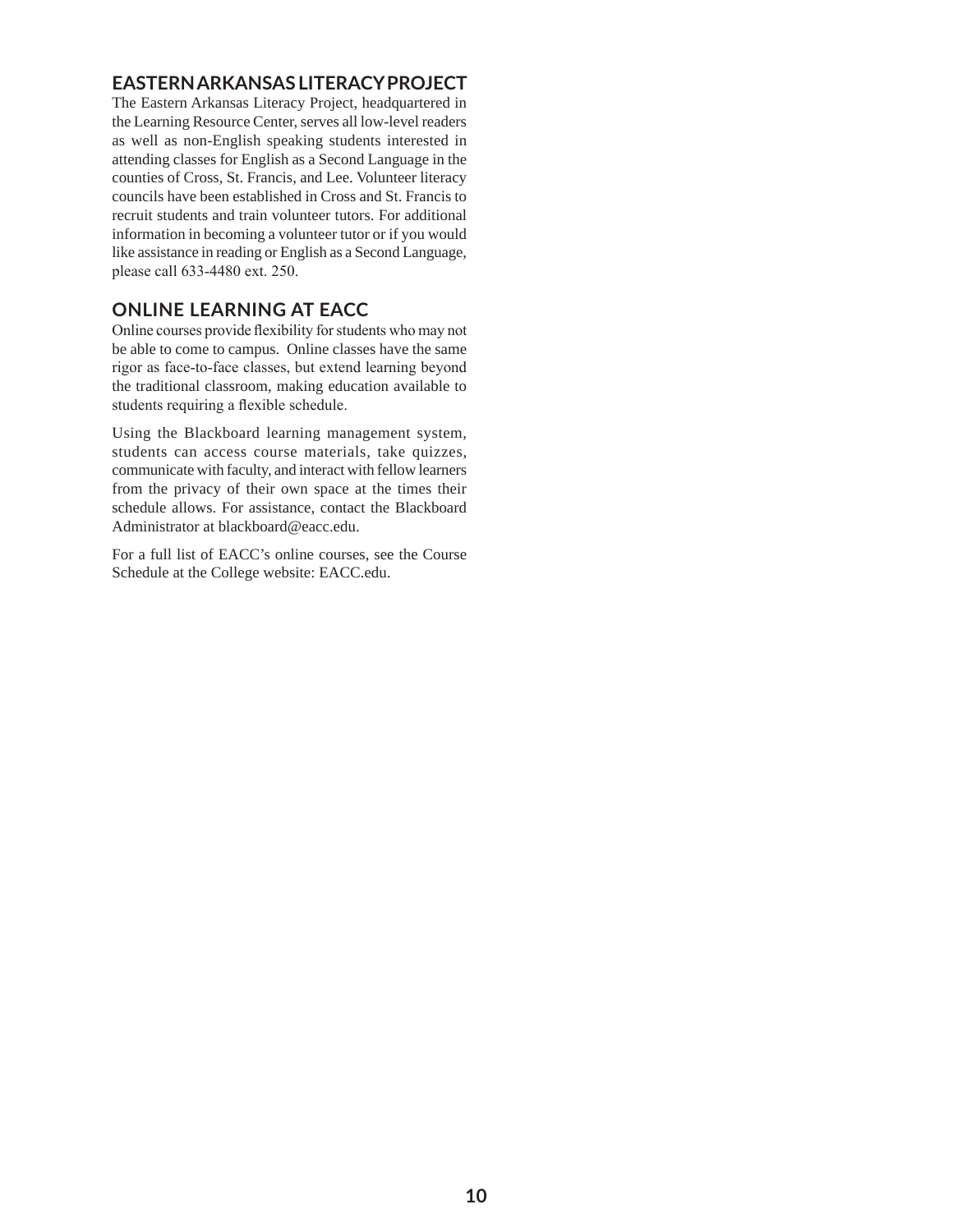## ADULT EDUCATION

The mission of the Adult Education Program at East Arkansas Community College is to provide adult learners with the mechanisms to improve and refine their academic skills, attain the Arkansas High School Diploma, and the life skills which prepare the citizen for self-sufficiency and improvement in the quality of life.

The East Arkansas Community College (EACC) Adult Education Center offers to interested students an opportunity to complete or enhance their education. The program is designed for adults (18 years of age or older) to accomplish the following:

- **•** Achieve a high school equivalency diploma (currently General Education Development - GED®)
- **•** Learn English
- **•** Upgrade academic skills for college entrance exams
- **•** Refresh academic skills to gain employment

The Adult Education Center is fully approved and funded by the Arkansas Department of Career Education, Adult Education Section. There is no tuition fee. The length of the program will be determined by the individual student need.

The Adult Education Centers students may be eligible for WIOA benefits, Department of Health and Human Services benefits, unemployment benefits, etc. while attending classes. More information on these benefits is available from the individual agency.

#### **Enrollment Policy**

Adult Education programs may reserve the right to serve only persons eighteen (18) years or older or limit the number of students below the age of eighteen (18) that are accepted. Adults age eighteen (18) or older may enroll at any time by coming to the Adult Education Center located at EACC's Technical Instruction Center at 1700 Newcastle Road, Forrest City, Arkansas.

In accordance with Acts 30 and 31 of 1994 (enacted in the Second Extraordinary Session, August 1994, and Acts 572 and 837 of 1995 enacted in the Eightieth General Assembly, March 1995), adult education programs reserve the right to decide whether or not to enroll persons sixteen (16) or seventeen (17) years of age. EACC Adult Education Center's Policy specifies the following:

- Enrollment may be denied to 16 or 17 year olds who are currently suspended from public school or other adult education programs.
- Enrollment may be denied if the enrollment paperwork is not satisfactorily completed.
- Enrollment may be denied if past behavior is determined to be a threat to the safety and learning environment of the school (according to Adult Education Policy & Procedures Manual).

Note: 16, 17, and 18 year olds have to take and pass the state required civics exam before any Official is administered. For further information concerning enrollment of these students, contact East Arkansas Community College Adult Education Center.

#### **Attendance Policy**

The Adult Education Department does not have a specific attendance policy for adults for open-entry/open-exit classes. However, students are expected to attend class the number of hours that specific agencies, such as the Department of Health and Human Services, probation and juvenile programs, etc. require. Students referred by agencies who require specific attendance will be required to work out a schedule with their instructors, and are expected to attend each day that they are scheduled with their instructors. Attendance policy for managed enrollment classes are Monday through Thursday, six (6) hours per day. Duration of managed enrollment classes are dependent on the type of classes being taught.

There is a specific attendance policy for sixteen (16) and seventeen (17) year old students (youth). These youth are required by law to attend 20 hours each week until they complete the program by passing the high school equivalency examination or reaching their eighteenth (18) birthday. A schedule of attendance is determined jointly by the student, parent, and Adult Education staff. For further information concerning attendance, call the Adult Education Department at 870-633-4480 ext. 310.

Participation of youth  $(16 - 17$  years old) in the EACC Adult Education Center will be contingent upon the following:

1. The student and parent/guardian must agree to have attendance, behavior, and progress monitored as required by the program.

2. Upon acceptance into the adult education program, an Individual Education Plan will be completed for the student based on the results of the TABE (Test of Adult Basic Education) enrollment exam. The student must have satisfactory progress as determined by their instructor and/ or staff based on their educational gains.

3. Students must attend a minimum of 24 hours per week as determined by their schedule of attendance upon enrollment.

4. Weekly academic progress and attendance reports will be sent to the educational institution or juvenile court.

5. Students attending less than the required number of hours will be placed on attendance probation the first time. If the student does not maintain appropriate attendance, he/ she is subject to separation from the program.

#### **Denial of Participation**

East Arkansas Community College Adult Education reserves the right to deny continued participation of students who disrupt classes or who violate attendance policies or any other policy established by the Center.